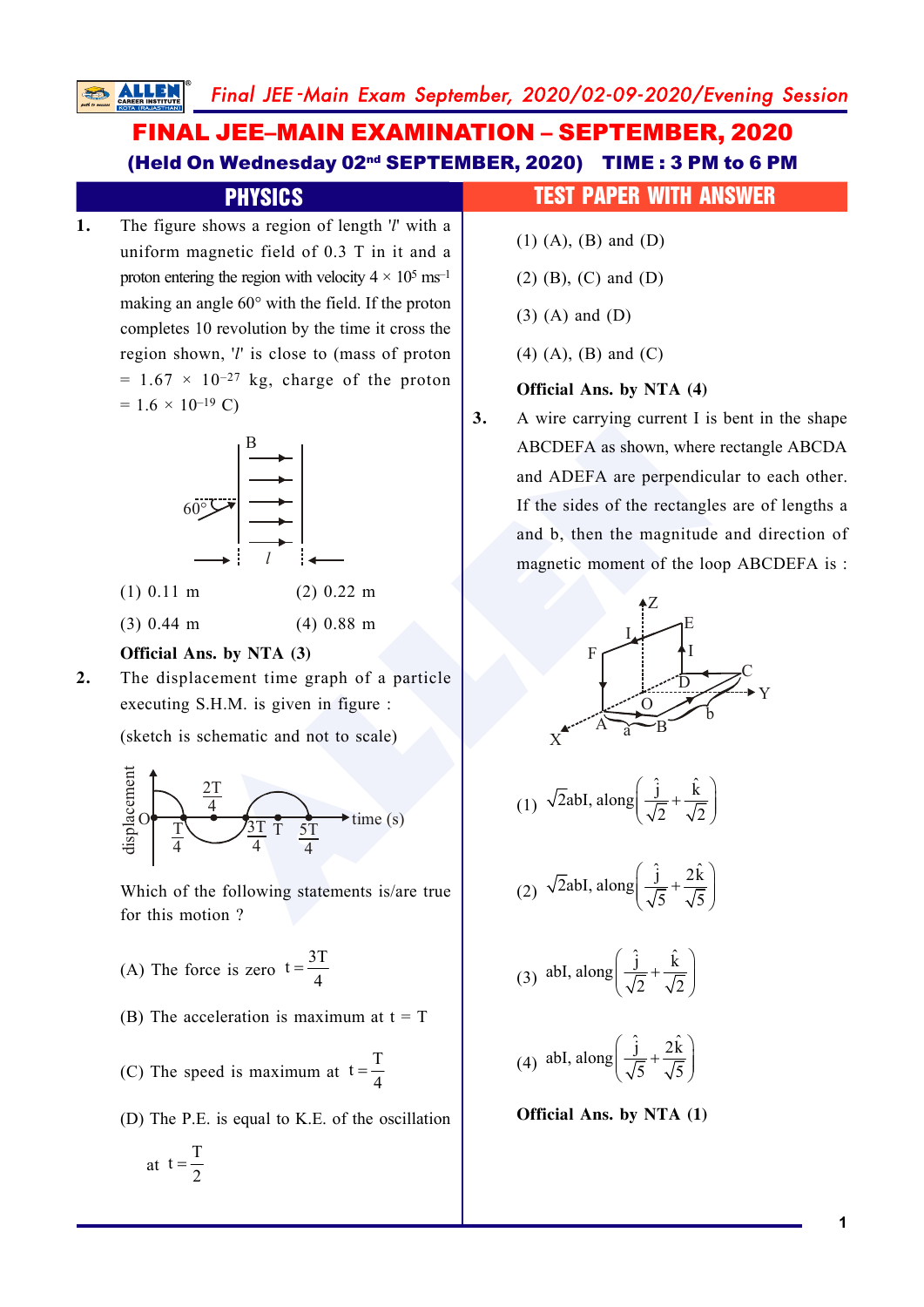**4.** A potentiometer wire PQ of 1 m length is connected to a standard cell  $E_1$ . Another cell  $E_2$ of emf 1.02 V is connected with a resistance 'r' and switch S (as shown in figure). With switch S open, the null position is obtained at a distance of 49 cm from Q. The potential gradient in the potentiometer wire is :



- (1) 0.02 V/cm (2) 0.04 V/cm
- (3) 0.01 V/cm (4) 0.03 V/cm

### **Official Ans. by NTA (1)**

- **5.** A heat engine is involved with exchange of heat of 1915 J,  $-40$  J,  $+125$  J and QJ, during one cycle achieving an efficiency of 50.0%. The value of Q is:
	- (1) 640 J (2) 400 J
	- (3) 980 J (4) 40 J

#### **Official Ans. by NTA (3)**

**6.** In a Young's double slit experiment, 16 fringes are observed in a certain segment of the screen when light of wavelength 700 nm is used. If the wavelength of light is changed to 400 nm, the number of fringes observed in the same segment of the screen would be :

(1) 28 (2) 24 (3) 18 (4) 30

### **Official Ans. by NTA (1)**

**7.** In a hydrogen atom the electron makes a transition from  $(n + 1)$ <sup>th</sup> level to the n<sup>th</sup> level. If n>>l, the frequency of radiation emitted is proportional to :

(1) 
$$
\frac{1}{n^4}
$$
 (2)  $\frac{1}{n^3}$  (3)  $\frac{1}{n^2}$  (4)  $\frac{1}{n}$ 

**Official Ans. by NTA (2)**

**8.** In the following digital circuit, what will be the output at  $Z'$ , when the input  $(A, B)$  are  $(1,0)$ ,  $(0,0), (1,1), (0,1)$ :



(3) 0, 0, 1, 0 (4) 1, 1, 0, 1

## **Official Ans. by NTA (3)**

- **9.** If momentum (P), area (A) and time (T) are taken to be the fundamental quantities then the dimensional formula for energy is :
	- $(1)$   $[PA^{-1}T^{-2}]$  $[PA^{1/2}T^{-1}]$

 $(3)$  [P<sup>2</sup>AT<sup>-2</sup>  $[$   $]$   $(4)$   $[$   $P^{1/2}AT^{-1}$ 

## **Official Ans. by NTA (2)**

- $V/cm$ <br>
V/cm (2) 0.04 V/cm<br>
(4) 0.03 V/cm<br>
(4) 0.03 V/cm<br>
(4) 0.03 V/cm<br>
(4) 0.03 V/cm<br>
(4) 0.04 V/cm<br>
(4) 0.04 V/cm<br>
(4) 0.04 V/cm<br>
(4) 0.04 V/cm<br>
(3)  $[P^2AT^{-2}]$ <br>
(4)  $[P^1T^{-2}]$ <br>
(4)  $[P^1T^{-2}]$ <br>
(4)  $[P^2T^{-2}]$ <br>
(4)  $[P^2T^{-2}]$ <br> **10.** A capillary tube made of glass of radius 0.15 mm is dipped vertically in a beaker filled with methylene iodide (surface) tension =  $0.05$  Nm<sup>-1</sup>, density = 667 kg m<sup>-3</sup>) which rises to height h in the tube. It is observed that the two tangents drawn from liquid-glass interfaces (from opp. sides of the capillary) make an angle of 60° with one another. Then h is close to  $(g = 10 \text{ ms}^{-2})$ .
	- (1) 0.137 m (2) 0.172 m

(3) 0.087 m (4) 0.049 m

### **Official Ans. by NTA (3)**

**11.** The height 'h' at which the weight of a body will be the same as that at the same depth 'h' from the surface of the earth is (Radius of the earth is R and effect of the rotation of the earth is neglected) :

(1) 
$$
\frac{\sqrt{5R} - R}{2}
$$
 (2)  $\frac{\sqrt{5}}{2}R - R$   
(3)  $\frac{R}{2}$  (4)  $\frac{\sqrt{3R} - R}{2}$ 

**Official Ans. by NTA (1)**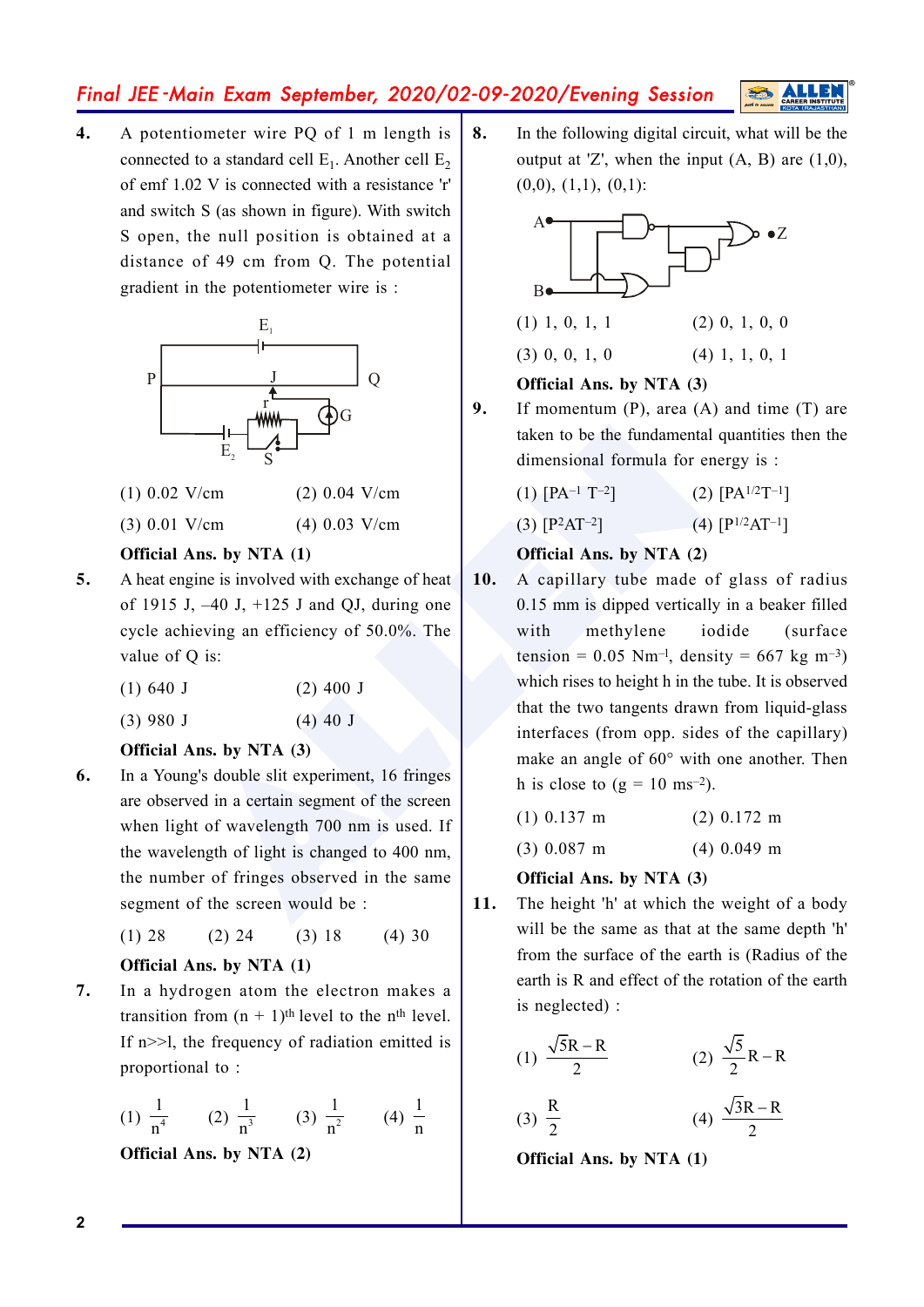- **12.** An ideal gas in a closed container is slowly heated. As its temperature increases, which of the following statements are true ?
	- (A) the mean free path of the molecules decreases.
	- (B) the mean collision time between the molecules decreases.
	- (C) the mean free path remains unchanged.
	- (D) the mean collision time remains unchanged.
	- (1) (C) and (D) (2) (A) and (B)
	- (3) (A) and (D) (4) (B) and (C)

### **Official Ans. by NTA (4)**

**13.** A charge Q is distributed over two concentric conducting thin spherical shells radii r and R  $(R > r)$ . If the surface charge densities on the two shells are equal, the electric potential at the common centre is :



(1)  $\frac{1}{4\pi\epsilon_0} \frac{1}{2(R^2+r^2)}$  $\frac{1}{4\pi\epsilon_0} \frac{(R+2r)Q}{2(R^2+r^2)}$ 

(2)  $\frac{ }{4\pi \varepsilon_0} \frac{ }{2(R^2+r^2)}$  $\frac{1}{4\pi\epsilon_0} \frac{(R+r)}{2(R^2+r^2)} Q$ 

(3) 
$$
\frac{1}{4\pi\varepsilon_0} \frac{(R+r)}{(R^2+r^2)} Q
$$

(4) 
$$
\frac{1}{4\pi\varepsilon_0} \frac{(2R+r)}{(R^2+r^2)}Q
$$

#### **Official Ans. by NTA (3)**

**14.** An inductance coil has a reactance of 100  $\Omega$ . When an AC signal of frequency 1000 Hz is applied to the coil the applied voltage leads the current by 45°. The self-inductance of the coil is :

| $(1)$ 1.1 × 10 <sup>-2</sup> H        | $(2)$ 1.1 $\times$ 10 <sup>-1</sup> H |
|---------------------------------------|---------------------------------------|
| $(3)$ 5.5 $\times$ 10 <sup>-5</sup> H | $(4) 6.7 \times 10^{-7}$ H            |

#### **Official Ans. by NTA (1)**

Manged.<br>
(d) (2) (A) and (B)<br>
(4) (B) and (C)<br>
and (D) (4) (B) and (C)<br>
accord one are 0.2 kg-m<sup>2</sup> a<br>
cerocity of the first disc are 0<br>
accord one are 0.2 kg-m<sup>2</sup> a<br>
respectively. At some instant to<br>
together and start ro **15.** Two uniform circular discs are rotating independently in the same direction around their common axis passing through their centres. The moment of inertia and angular velocity of the first disc are 0.1 kg-m <sup>2</sup> and 10 rad  $s^{-1}$  respectively while those for the second one are  $0.2 \text{ kg-m}^2$  and 5 rad s<sup>-1</sup> respectively. At some instant they get stuck together and start rotating as a single system about their common axis with some angular speed. The Kinetic energy of the combined system is :

(1) 
$$
\frac{10}{3}
$$
 J (2)  $\frac{2}{3}$  J (3)  $\frac{5}{3}$  J (4)  $\frac{20}{3}$  J

#### **Official Ans. by NTA (4)**

**16.** A small point mass carrying some positive charge on it, is released from the edge of a table. There is a uniform electric field in this region in the horizontal direction. Which of the following options then correctly describe the trajectory of the mass ? (Curves are drawn schematically and are not to scale).



**Official Ans. by NTA (4)**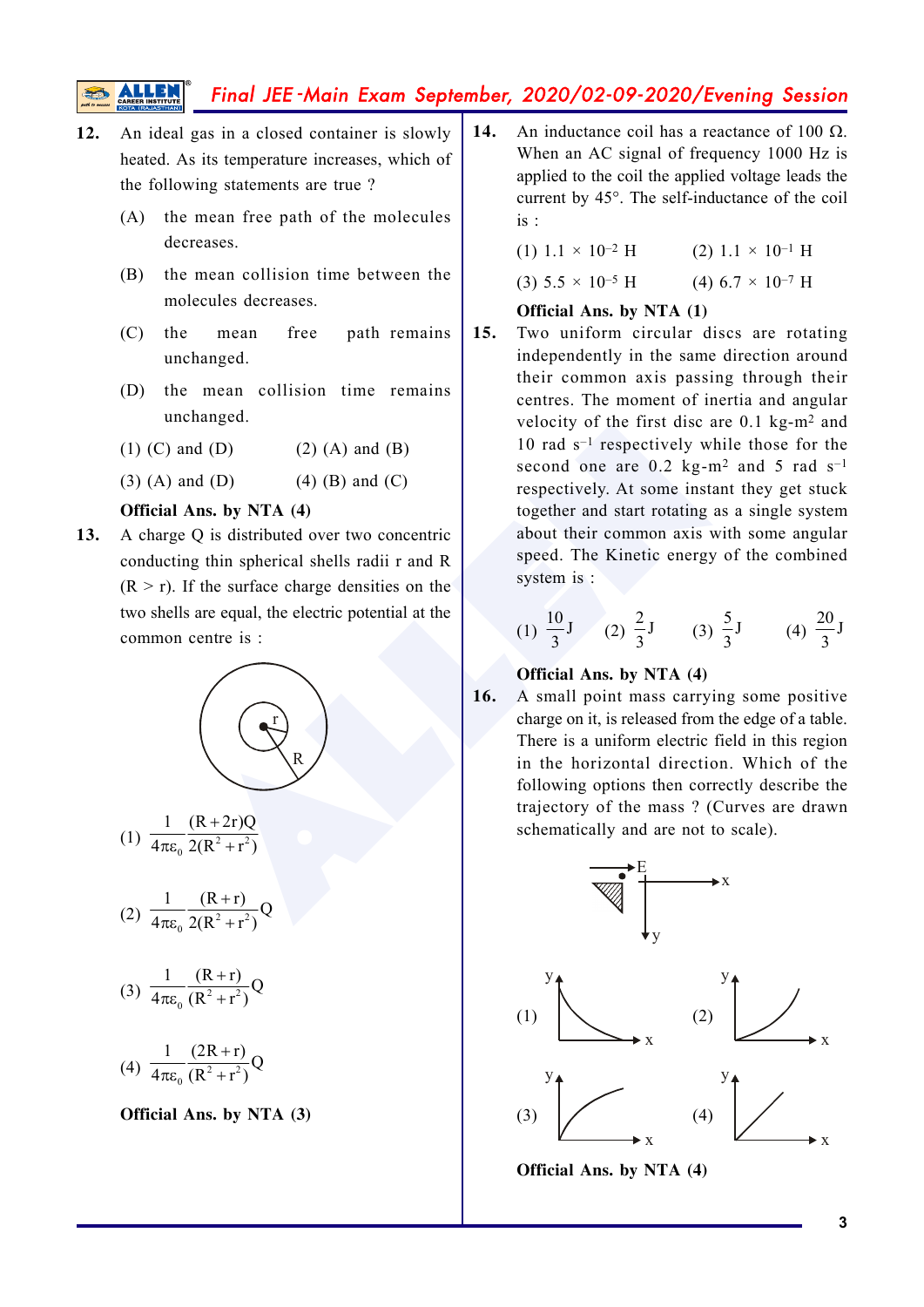- 17. A 10 µF capacitor is fully charged to a potential difference of 50 V. After removing the source voltage it is connected to an uncharged capacitor in parallel. Now the potential difference across them becomes 20 V. The capacitance of the second capacitor is:
	- $(1)$  10 μ F (2) 15  $\mu$ F
	- $(3)$  20  $\mu$ F (4) 30  $\mu$ F

### **Official Ans. by NTA (2)**

- **18.** When the temperature of a metal wire is increased from 0°C to 10°C, its length increases by 0.02%. The percentage change in its mass density will be closest to:
	- $(1)$  0.008  $(2)$  0.06
	- $(3)$  0.8  $(4)$  2.3

### **Official Ans. by NTA (2)**

**19.** In a plane electromagnetic wave, the directions of electric field and magnetic field are represented by  $\hat{k}$  and  $2\hat{i}-2\hat{j}$ , respectively. What is the unit vector along direction of propagation of the wave.

(1) 
$$
\frac{1}{\sqrt{2}}(\hat{i} + \hat{j})
$$
 (2)  $\frac{1}{\sqrt{5}}(\hat{i} + 2\hat{j})$ 

(3)  $\frac{1}{\sqrt{5}}(2\hat{i}+\hat{j})$  (4)  $\frac{1}{\sqrt{2}}(\hat{j}+\hat{k})$ 

## **Official Ans. by NTA (1)**

**20.** A particle is moving 5 times as fast as an electron. The ratio of the de-Broglie wavelength of the particle to that of the electron is  $1.878 \times 10^{-4}$ . The mass of the particle is close to :

(1) 
$$
4.8 \times 10^{-27}
$$
 kg  
\n(2)  $1.2 \times 10^{-28}$  kg  
\n(3)  $9.1 \times 10^{-31}$  kg  
\n(4)  $9.7 \times 10^{-28}$  kg  
\n**Official Ans. by NTA** (4)

**21.** An ideal cell of emf 10 V is connected in circuit shown in figure. Each resistance is  $2 \Omega$ . The potential difference (in V) across the capacitor when it is fully charged is \_\_\_\_\_\_\_.



### **Official Ans. by NTA (8.00)**

b. The percentage change in its mass<br>
vill be closest to:<br>
(2) 0.06<br>
(4) 2.3<br> **ALLENDERENTE ALLENDERENT ALLENDERENT ALLENDERENT ALLENDERENT ALLENDERENT ALLENDERENT (4)**  $\frac{1}{\sqrt{2}}(\hat{i}+\hat{i})$ **<br>
(4)**  $\frac{1}{\sqrt{2}}(\hat{i}+\hat{j})$ **<br>
(4) 22.** A light ray enters a solid glass sphere of refractive index  $\mu = \sqrt{3}$  at an angle of incidence 60°. The ray is both reflected and refracted at the farther surface of the sphere. The angle (in degrees) between the reflected and refracted rays at this surface is

#### **Official Ans. by NTA (90.00)**

**23.** A particle of mass m is moving along the x-axis with initial velocity  $\hat{\mu}$ . It collides elastically with a particle of mass 10 m at rest and then moves with half its initial kinetic energy (see figure). If  $\sin \theta_1 = \sqrt{n} \sin \theta_2$ , then value of n is



**Official Ans. by NTA (10.00)**